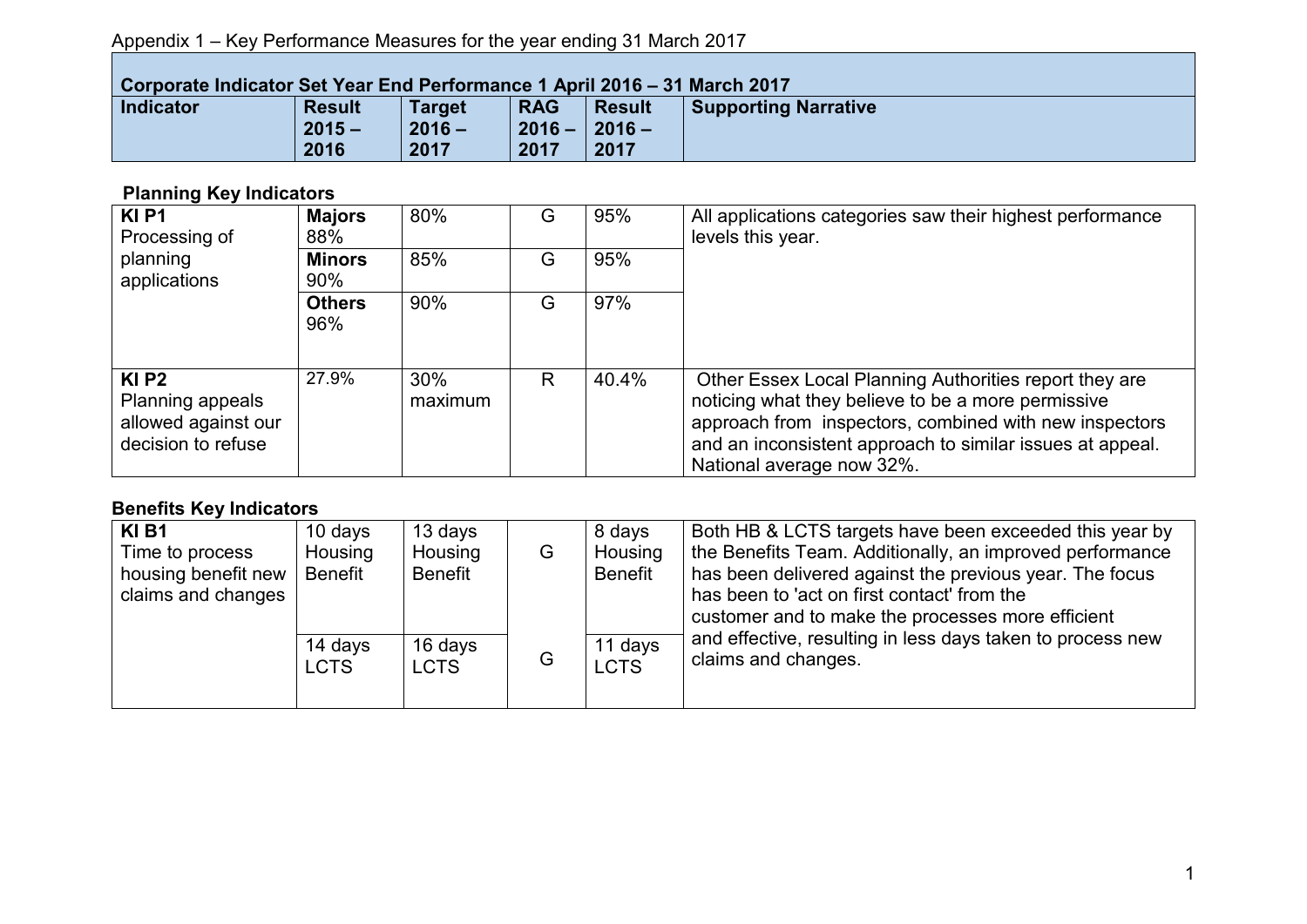## Appendix 1 – Key Performance Measures for the year ending 31 March 2017

| Corporate Indicator Set Year End Performance 1 April 2016 – 31 March 2017 |               |               |                 |               |                             |  |  |
|---------------------------------------------------------------------------|---------------|---------------|-----------------|---------------|-----------------------------|--|--|
| <b>Indicator</b>                                                          | <b>Result</b> | <b>Target</b> | <b>RAG</b>      | <b>Result</b> | <b>Supporting Narrative</b> |  |  |
|                                                                           | $2015 -$      | $2016 -$      | $2016 - 2016 -$ |               |                             |  |  |
|                                                                           | 2016          | 2017          | 2017            | 2017          |                             |  |  |

# **Housing Key Indicators**

| <b>KI H1</b><br>Net additional<br>homes provided             | 933                                         | 830                                 | G | 912                                  | The volume delivered has exceeded the year end target.                                                                                                                                            |
|--------------------------------------------------------------|---------------------------------------------|-------------------------------------|---|--------------------------------------|---------------------------------------------------------------------------------------------------------------------------------------------------------------------------------------------------|
| $KI$ H <sub>2</sub><br>Affordable homes<br>delivered (gross) | 106<br><b>Delivered</b><br>over year<br>one | 205<br>Total over<br>three<br>years | G | 100<br>Delivered<br>over year<br>two | Delivery has exceeded expectations due to some Section<br>106 obligations being delivered earlier than anticipated.<br>This has resulted in the three-year target being achieved a<br>year early. |

# **Housing Key Indicators delivered by Colchester Borough Homes (CBH)**

| $KI$ H <sub>3</sub><br><b>Homelessness</b><br>cases prevented | 58%    | 45% | G | 50.82% | Supportive action was taken to prevent the homelessness<br>of 647 households.<br>This exceeds the target and represents a good proportion<br>of the total number of households presenting to the Council<br>for support due to homelessness (1,273 households).                                                                                                         |
|---------------------------------------------------------------|--------|-----|---|--------|-------------------------------------------------------------------------------------------------------------------------------------------------------------------------------------------------------------------------------------------------------------------------------------------------------------------------------------------------------------------------|
| <b>KI H4</b><br><b>Rent Collected</b>                         | 98.85% | 98% | G | 98.85% | Mitigating work in relation to Welfare reform, such as<br>applying for benefits and maximising income, has<br>supported the work of Housing Officers to retain<br>exceptionally high income collection levels this year. As<br>Welfare reforms continue to impact on tenants, the work of<br>Housing Officers involved to maintain collection rate levels<br>increases. |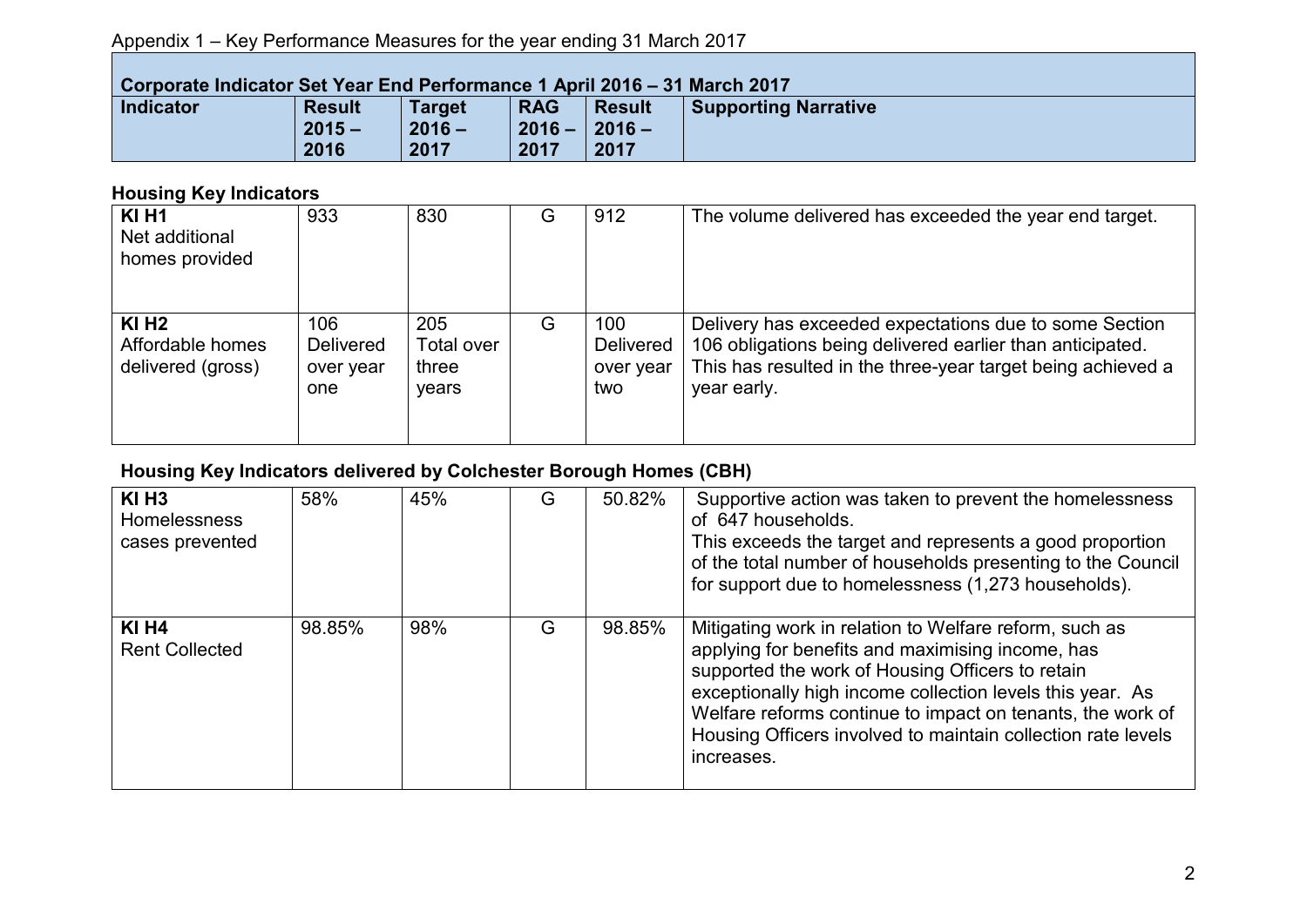### Appendix 1 – Key Performance Measures for the year ending 31 March 2017

| Corporate Indicator Set Year End Performance 1 April 2016 – 31 March 2017 |                                   |                                   |                                |                                   |                                                               |  |  |
|---------------------------------------------------------------------------|-----------------------------------|-----------------------------------|--------------------------------|-----------------------------------|---------------------------------------------------------------|--|--|
| <b>Indicator</b>                                                          | <b>Result</b><br>$2015 -$<br>2016 | <b>Target</b><br>$2016 -$<br>2017 | <b>RAG</b><br>$2016 -$<br>2017 | <b>Result</b><br>$2016 -$<br>2017 | <b>Supporting Narrative</b>                                   |  |  |
|                                                                           |                                   |                                   |                                |                                   |                                                               |  |  |
| <b>KI H5</b>                                                              | 16.81 days   28.5 days            |                                   | G                              | 21.22                             | The level of council properties available for let has reduced |  |  |
| Average time to                                                           |                                   | (New                              |                                | days                              | significantly this year to only 250 general needs properties  |  |  |

throughout the year. These reducing levels have supported the extent to which the target has been over-achieved.

12.02 days

Measure)

Measure)

17 days (Old

re-let council

homes

| <u>Naoto and Nooyomiy Noy maloatoro</u>                             |                                |                                |    |                                |                                                                                                                                                                                                                                                                                                                                                                                                                                                                    |
|---------------------------------------------------------------------|--------------------------------|--------------------------------|----|--------------------------------|--------------------------------------------------------------------------------------------------------------------------------------------------------------------------------------------------------------------------------------------------------------------------------------------------------------------------------------------------------------------------------------------------------------------------------------------------------------------|
| KI W1<br>Residual household<br>waste per<br>household               | 415 kg                         | 400 kg                         | R  | 422 kg                         | Residual waste increased overall by 924 tonnes compared<br>with the figure for 2015-2016. This rise is a trend which<br>continues to be seen across Essex and further details will<br>be available when the Essex Waste Partnership data is<br>presented.                                                                                                                                                                                                          |
| <b>KIW2</b><br>Household waste<br>reused, recycled<br>and composted | 4,594<br>tonnes<br>highr.19%   | 48%                            | R. | 44.90%                         | The total tonnages of dry recycling overall were down by 24<br>tonnes compared with 2015-2016. There were slight<br>increases and decrease across the range of materials<br>collected.<br>Garden waste was 694 tonnes higher than the previous<br>year.<br>A comparison with other Districts and Boroughs will be<br>undertaken when the Essex Waste Partnership data is<br>available to see if this performance continues to reflect<br>performance across Essex. |
| KIW <sub>3</sub><br>Number of weekly<br>missed collections          | 82<br>missed<br>bins<br>a week | 95<br>missed<br>bins a<br>week | G  | 81<br>missed<br>bins a<br>week | Target and previous years' results have been exceeded.<br>This indicator is a measure of the performance of the<br>service in terms of customer satisfaction where continuous<br>improvement is being achieved.                                                                                                                                                                                                                                                    |